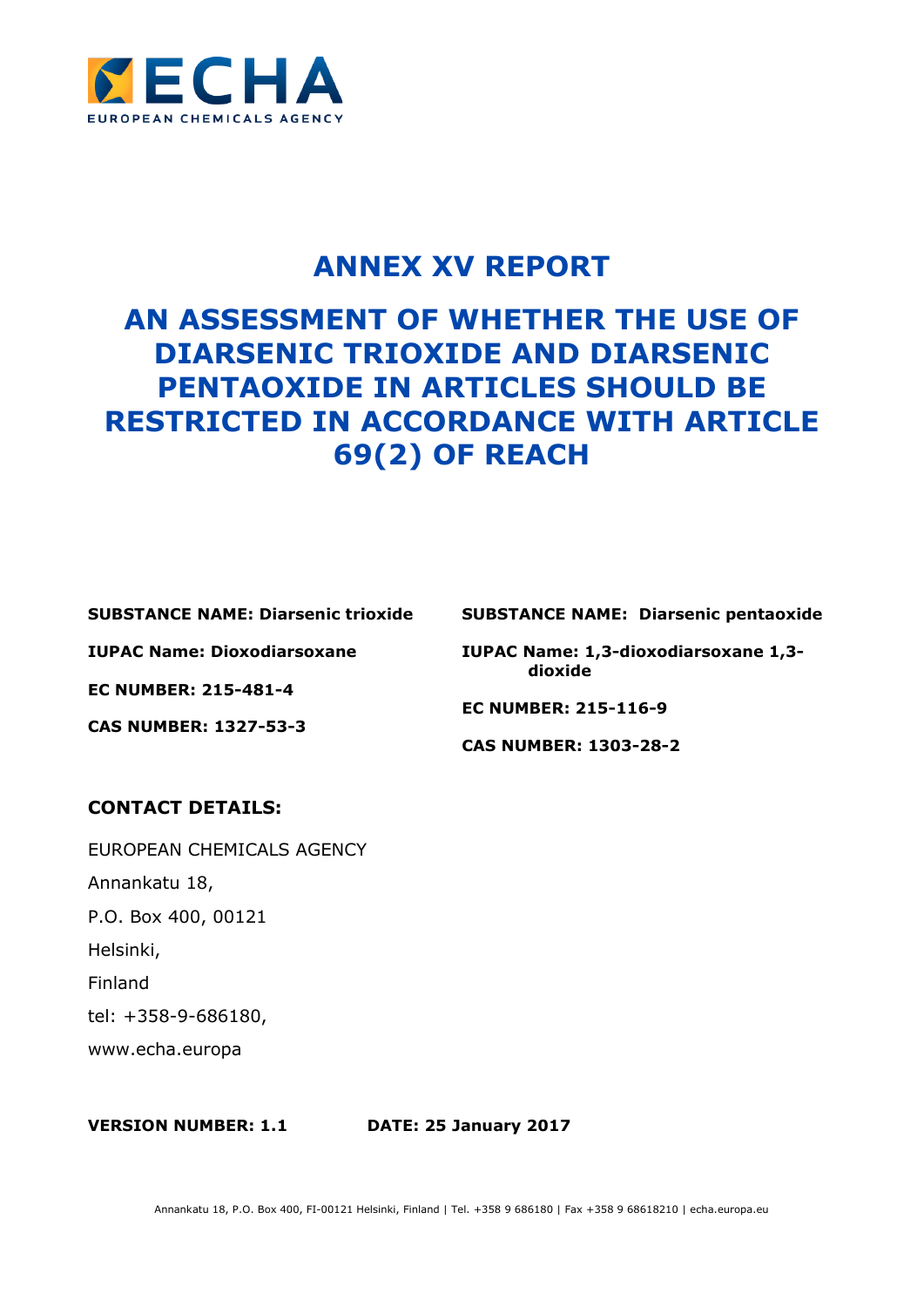# **Contents**

| Α.             |                                                                                   |                                                                    |  |
|----------------|-----------------------------------------------------------------------------------|--------------------------------------------------------------------|--|
|                | A.1                                                                               |                                                                    |  |
|                | A.2                                                                               |                                                                    |  |
|                | A.3                                                                               |                                                                    |  |
| <b>B.</b>      |                                                                                   |                                                                    |  |
|                | B.1                                                                               | Identity of the substances and physical and chemical properties  3 |  |
|                | B.2                                                                               |                                                                    |  |
|                | B.3                                                                               |                                                                    |  |
|                | B.4                                                                               |                                                                    |  |
|                | B.5                                                                               |                                                                    |  |
|                | <b>B.6</b>                                                                        |                                                                    |  |
|                | B.7                                                                               |                                                                    |  |
|                | B.8                                                                               |                                                                    |  |
|                | B.9                                                                               |                                                                    |  |
|                | <b>B.10</b>                                                                       |                                                                    |  |
| $\mathsf{C}$ . |                                                                                   |                                                                    |  |
| D.             |                                                                                   |                                                                    |  |
| Ε.             | Justification why the proposed restriction is the most appropriate Community-wide |                                                                    |  |
| F.             |                                                                                   |                                                                    |  |
| G.             |                                                                                   |                                                                    |  |
| Η.             |                                                                                   |                                                                    |  |
|                |                                                                                   |                                                                    |  |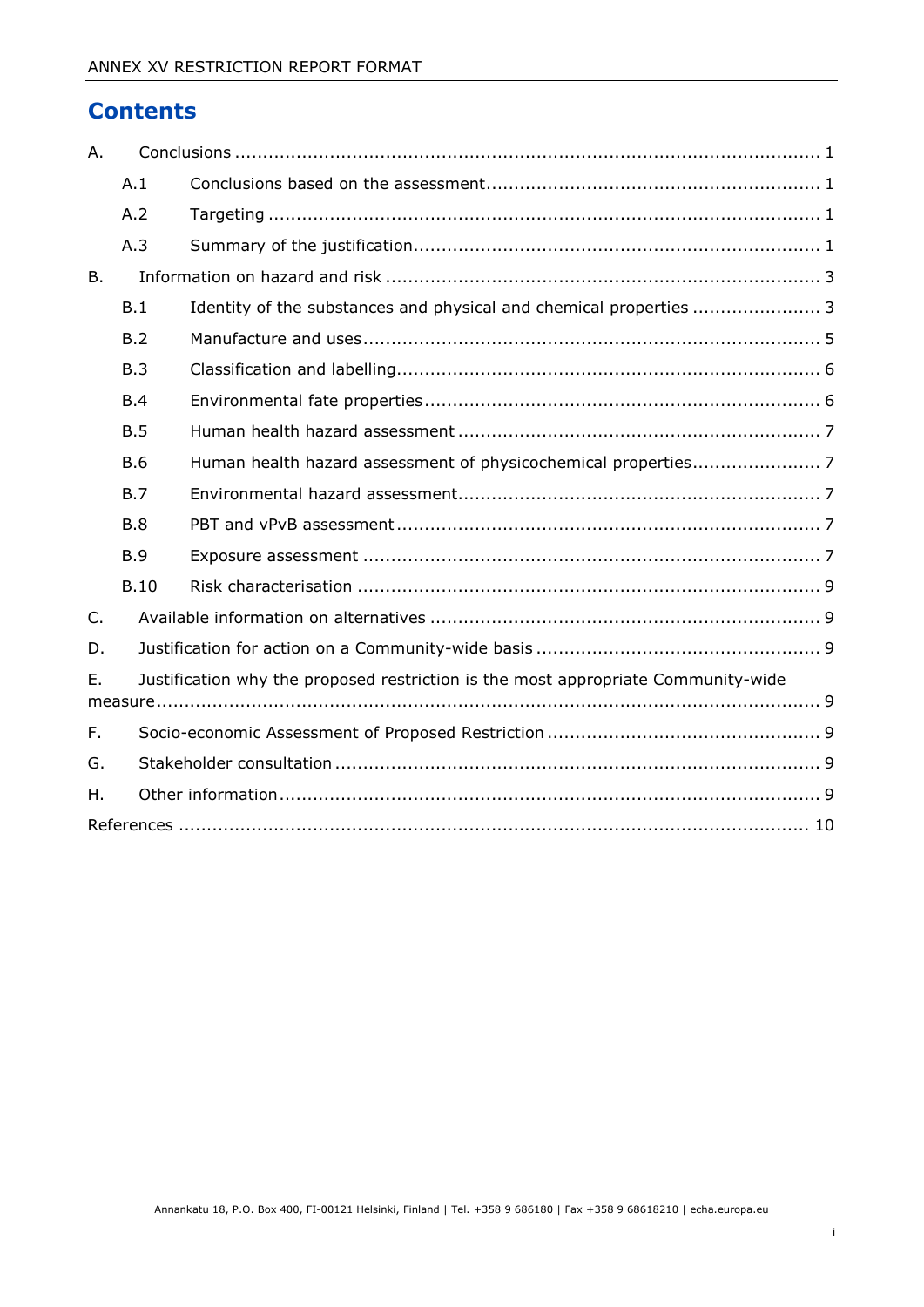# <span id="page-2-0"></span>**A. Conclusions**

### <span id="page-2-1"></span>**A.1 Conclusions based on the assessment**

Diarsenic trioxide and diarsenic pentaoxide have been included on the candidate list (28/10/2008; ED/67/2008) and included into Annex XIV of REACH (Commission Regulation (EU) No 143/2011) with a sunset date of 21 May 2015.

ECHA has gathered information on the uses of diarsenic trioxide and diarsenic pentaoxide in articles from various sources. This includes information gathered during the SVHC listing and recommendation for the inclusion of substances in Annex XIV, uses identified in the REACH registrations and information in the received applications for authorisation and substances in articles (SiA) notifications.

Following an assessment of the available evidence, ECHA considers that there is no use of these substances that would lead to a non-adequately controlled risk from diarsenic trioxide or diarsenic pentaoxide concentrations in articles that are not already regulated under other legislation. Therefore, under Article 69(2), ECHA's view is that the requirements to develop and submit an Annex XV dossier for restriction are not met.

This conclusion was tested in a call for evidence to last from 9 November 2016 to 9 January 2017. One response was received supporting ECHA's conclusion that no restriction under Article 69(2) was necessary.

### <span id="page-2-2"></span>**A.2 Targeting**

This dossier is targeted on the potential release and exposure of diarsenic trioxide and diarsenic pentaoxide from articles and whether or not such use should be restricted.

This targeting is based on the Article 69(2) of REACH Regulation that requires ECHA to consider if the use of the substance in articles is adequately controlled and prepare an Annex XV dossier for an appropriate restriction if this is not the case.

### <span id="page-2-3"></span>**A.3 Summary of the justification**

#### **A.3.1 Identified uses, hazard, exposure/emissions and risk**

#### *Information on uses*

Based on the information gathered during the SVHC listing and recommendation for the inclusion of substances in Annex XIV, uses identified in the REACH registrations and information in the received applications for authorisation, the uses of diarsenic trioxide include:

- Production of glass
- Paints and varnishes
- Purification of metal impurities in the zinc manufacture
- Processing aid in the gold electroplating
- Processing aid in the production of ammonia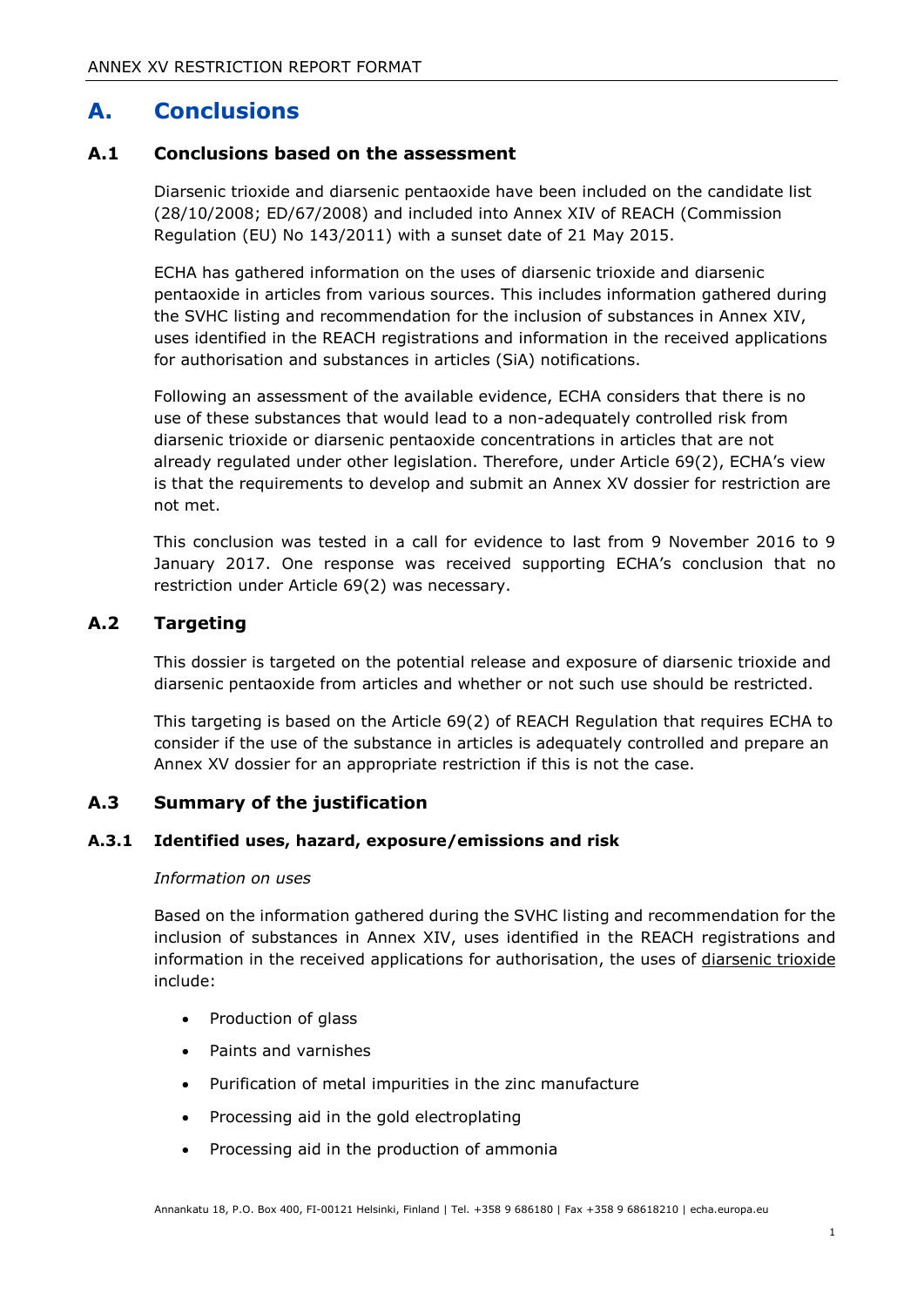- Wood preservation
- Pharmaceutical preparations
- Production of alloys
- Electronic components

Even if many of the uses described above do not lead to presence of diarsenic trioxide or diarsenic pentaoxide in the articles, they are briefly discussed in this report to justify their exclusion from further assessment.

Diarsenic pentaoxide has been reported to be used in the production of glass (ECHA, 2010b). However, it is not clear if this use still exist.

#### *Information on hazards*

Diarsenic trioxide and diarsenic pentaoxide were included in Annex XIV based on its carcinogenic properties (Carc. 1A). Other human health endpoints are not relevant for this dossier.

Diarsenic trioxide is classified in Regulation 1272/2008 (CLP) as: Acute Tox. 2 H300; Skin Corr. 1B H314; Carc. 1A H350; Aquatic Acute 1 H400; Aquatic Chronic 1 H410.

Diarsenic pentaoxide is classified in Regulation 1272/2008 (CLP) as: Acute Tox. 3 H301; Acute Tox. 3 H331; Carc. 1A H350; Aquatic Acute 1 H400; Aquatic Chronic 1 H410.

#### *Information on emissions/release*

Not relevant - there is no use of these substances that would lead to a non-adequately controlled risk from diarsenic trioxide or diarsenic pentaoxide concentrations in articles that are not already regulated under other legislation.

#### *Characterisation of risk*

Not relevant - there is no use of these substances that would lead to a non-adequately controlled risk from diarsenic trioxide or diarsenic pentaoxide concentrations in articles that are not already regulated under other legislation.

#### **A.3.2 Justification that action is required on a Union-wide basis**

No restriction is proposed.

#### **A.2.3 Justification that the proposed restriction is the most appropriate Union-wide measure**

No restriction is proposed.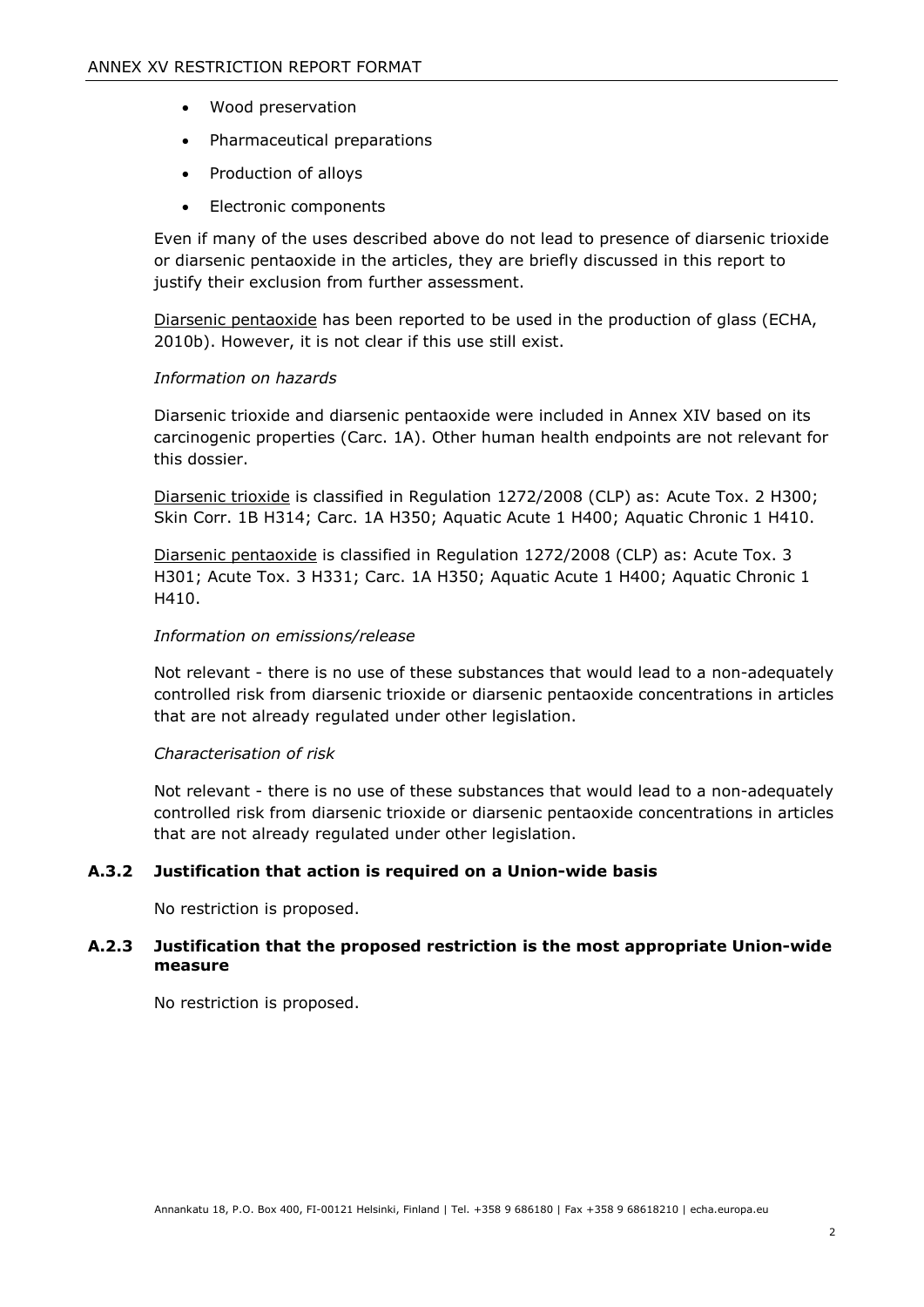# <span id="page-4-0"></span>**B. Information on hazard and risk**

## <span id="page-4-1"></span>**B.1 Identity of the substances and physical and chemical properties**

### **B.1.1 Name and other identifiers of the substances**

*Diarsenic trioxide*

| Chemical name: | Diarsenic trioxide |
|----------------|--------------------|
| EC Number:     | 215-481-4          |
| CAS Number:    | 1327-53-3          |
| IUPAC Name:    | Dioxodiarsoxane    |

| Chemical name: | Diarsenic pentaoxide            |
|----------------|---------------------------------|
| EC Number:     | 215-116-9                       |
| CAS Number:    | 1303-28-2                       |
| IUPAC Name:    | 1,3-dioxodiarsoxane 1,3-dioxide |

### **B.1.2 Composition of the substance(s)**

*Diarsenic trioxide*

| Chemical name:         | Diarsenic trioxide |
|------------------------|--------------------|
| EC number:             | 215-481-4          |
| CAS number:            | 1327-53-3          |
| IUPAC name:            | Dioxodiarsoxane    |
| Molecular formula:     | As2O3              |
| Structural formula:    |                    |
| Molecular weight:      | 197.84             |
| Typical proportion %:  | $>= 99$            |
| Concentration range %: | 99-100             |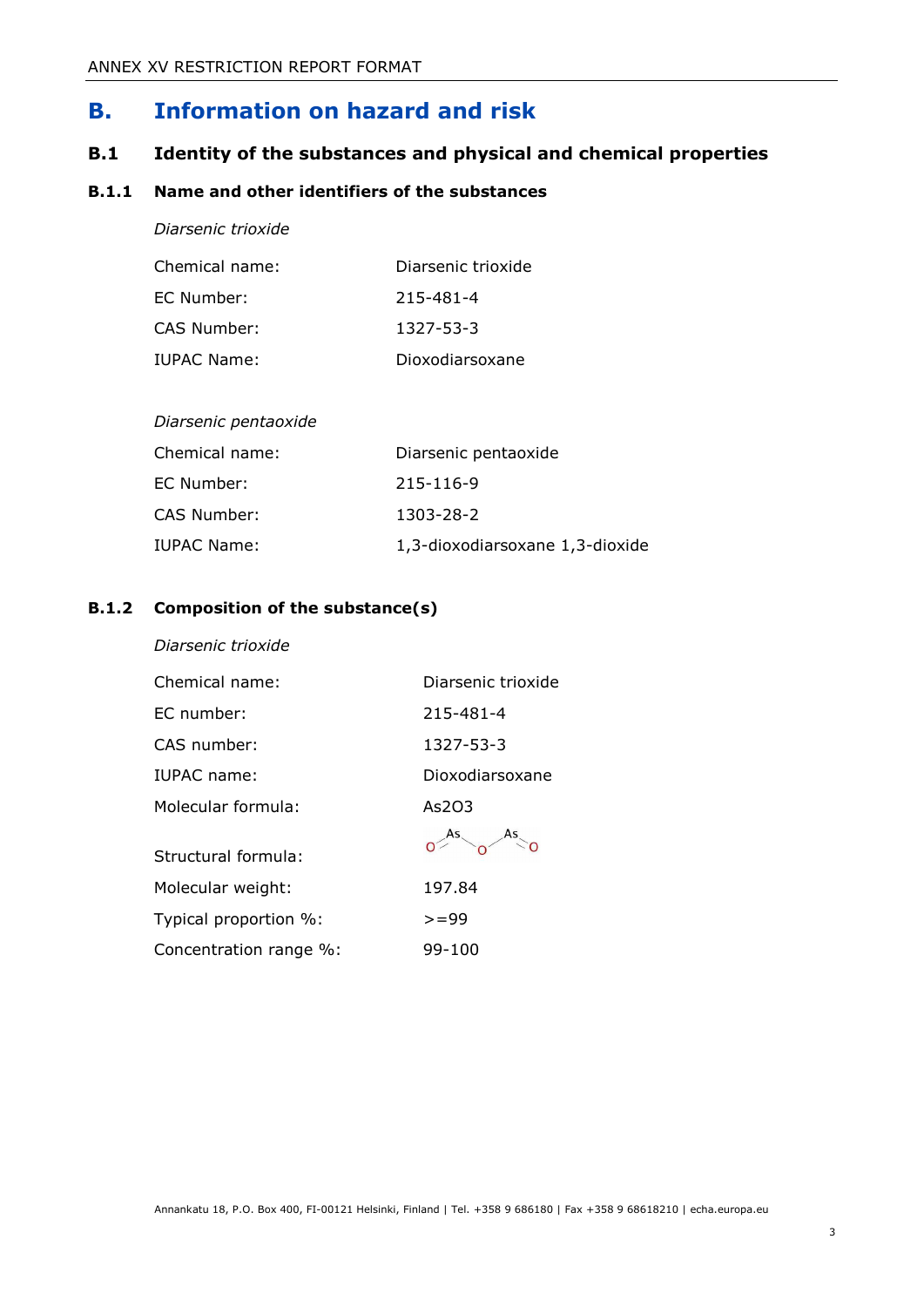| Diarsenic pentaoxide             |                                 |
|----------------------------------|---------------------------------|
| Chemical name:                   | Diarsenic pentaoxide            |
| EC number:                       | 215-116-9                       |
| CAS number:                      | 1303-28-2                       |
| IUPAC name:                      | 1,3-dioxodiarsoxane 1,3-dioxide |
| Molecular formula:               | As205                           |
| Structural fomula:               |                                 |
| Molecular weight:                | 229.84                          |
| Typical concentration (% w/w):   | $>= 99$                         |
| Concentration range $(\% w/w)$ : | See typical concentration       |

# **B.1.3 Physicochemical properties**

*Diarsenic trioxide*

| <b>REACH ref Annex</b> | <b>Property</b>                                     | <b>Value</b>                      |
|------------------------|-----------------------------------------------------|-----------------------------------|
| VII, 7.1               | Physical state at 20°C and<br>101.3 kPa             | Solid                             |
| VII, 7.2               | Melting / freezing point                            | 315°C/193°C                       |
| VII, 7.3               | Boiling point                                       | $477$ °C                          |
| VII, 7.5               | Vapour pressure                                     | 850.10 <sup>-12</sup> hPa at 20°C |
| VII, 7.7               | Water solubility                                    |                                   |
| VII, 7.8               | Partition coefficient<br>noctanol/water (log value) | No data available                 |
| XI, 7.16               | Dissociation constant                               |                                   |

Source: SVHC support document for diarsenic trioxide (ECHA, 2008a)

*Diarsenic pentaoxide*

| <b>REACH ref Annex</b> | <b>Property</b>                         | <b>Value</b> |
|------------------------|-----------------------------------------|--------------|
| VII, 7.1               | Physical state at 20°C and<br>101.3 kPa |              |
| VII, 7.2               | Melting / freezing point                | 315°C        |
| VII, 7.3               | Boiling point                           |              |
| VII, 7.5               | Vapour pressure                         |              |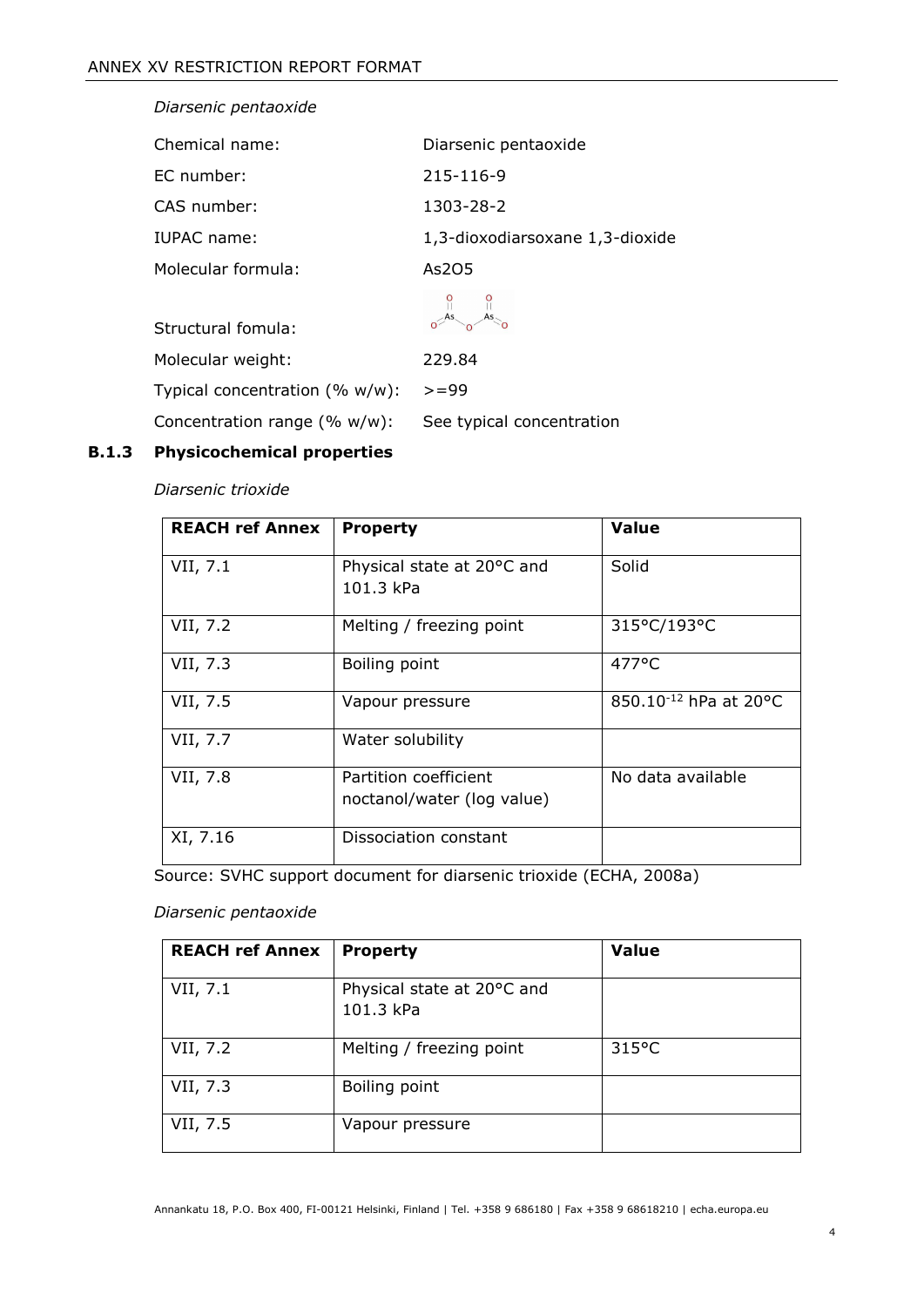| VII, 7.7 | Water solubility                                    | 1.5 Kg $(16^{\circ}C)$ |
|----------|-----------------------------------------------------|------------------------|
| VII, 7.8 | Partition coefficient<br>noctanol/water (log value) |                        |
| XI, 7.16 | Dissociation constant                               |                        |

Source: SVHC support document for diarsenic pentaoxide (ECHA, 2008b)

#### **B.1.4 Justification for grouping**

Not relevant.

### <span id="page-6-0"></span>**B.2 Manufacture and uses**

#### **B.2.1 Manufacture, import and export of a substance**

According to Background document for diarsenic trioxide in the context of ECHA's recommendation for the inclusion of substances in Annex XIV (ECHA, 2010a), diarsenic trioxide manufacturing volumes within the EU were estimated at 1 820 t/y. Amounts imported are in the range of 500 – 600 t/y and those disposed of are around 200 t/y. This results in a total volume placed on the global market of 2 200 t/y. The largest part of this volume  $(1\ 100-1\ 200\ t/y)$  is exported outside the EU in form of diarsenic trioxide and a smaller part  $(70-100 t/y)$  in form of the wood-preservative Copper-Chromium-Arsenic (CCA). According to ECHA substance database, the substance is manufactured and/or imported in the European Economic Area in 100 - 1 000 tonnes per year.

Most diarsenic trioxide is produced as a by-product from the copper primary materials smelting and refining (and to a smaller extent from lead production). This means that the manufacture of diarsenic trioxide depends largely on the production volume of these metals and the arsenic impurity levels in the ores, which can vary quite considerably. (ECHA, 2010a)

There are no information available on current manufacture or import of diarsenic pentaoxide in the EU and ECHA has received no registrations on the substance. However, it cannot be excluded that the substance is still used in the manufacture of special glass. If the substance is still used, it may be manufactured or imported in volumes less than 1 tonne per year. (ECHA, 2010b)

### **B.2.2 Uses**

In 2010, the main uses of *diarsenic trioxide* were in the purification of metal impurities in the zinc manufacture, in production of glass and for manufacturing other chemicals and ultra-pure arsenic metal. Other identified uses were in wood preservation, paints and varnishes, pharmaceutical preparations, alloys, and electronic components. Some uses were already at that time declining rapidly due to regulatory initiatives in the EU. (ECHA, 2010)

Related to these uses, ECHA has received applications for authorisation only for the manufacture of zinc by electrolysis (2 applications for this use). In addition, applications have been received for use as a processing aid in the gold electroplating and the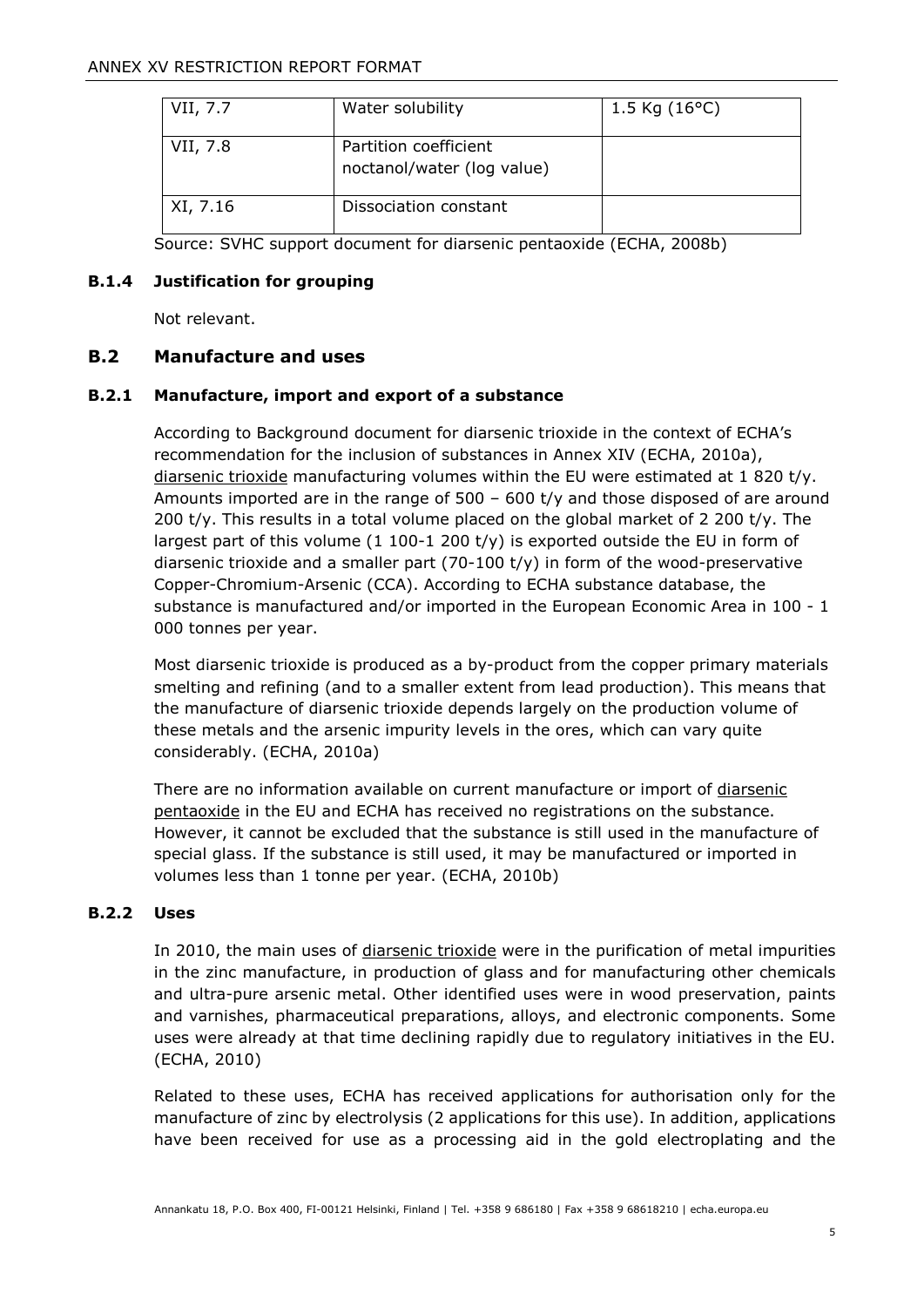production of ammonia. Based on the information in the authorisation applications, the volume used within the EU for these uses is in the range of  $100$  to  $1000$  t/y. According to registration information diarsenic trioxide may still be used also as an intermediate in manufacture of glass, ultra-pure arsenic metal and other metals.

There are no SiA notifications made under Article 7(2) for diarsenic trioxide.

It cannot be excluded that diarsenic pentaoxide is still used in the manufacture of special glass. If the substance is still used, it is used volumes less than 1 tonne per year. (ECHA, 2010b). Furthermore, there is one SiA notification for *diarsenic pentaoxide* for circuits and PCBs (printed circuit boards) incorporated in electronic controller equipment. It is not clear if the substance is still used in these equipments. ECHA has not received any applications for authorisation for this substance.

#### **B.2.3 Uses advised against by the registrants**

There are no uses advised against in the registrations.

#### **B.2.4 Description of targeting**

This restriction report is targeted on the potential release and exposure of diarsenic trioxide and diarsenic pentaoxide from articles and whether or not such use should be restricted. Furthermore, targeting is based on the hazard for which the substances were included on Annex XIV, i.e. carcinogenicity.

### <span id="page-7-0"></span>**B.3 Classification and labelling**

#### **Classification according to CLP**

#### *Diarsenic trioxide*

Acute Tox. 2 H300; Skin Corr. 1B H314; Carc. 1A H350; Aquatic Acute 1 H400; Aquatic Chronic 1 H410

#### *Diarsenic pentaoxide*

Acute Tox. 3 H301; Acute Tox. 3 H331; Carc. 1A H350; Aquatic Acute 1 H400; Aquatic Chronic 1 H410.

#### **Classification according to the Classification and Labelling Inventory**

There have been 324 notifications to the C&L inventory for diarsenic trioxide most of them reproducing the harmonised classification. Some of them have a lower hazard class for certain endpoints or they are deviating e.g. on the pictograms. 69 notifications cover an additional endpoint of Eye Dam. 1.

For diarsenic pentaoxide there have been 33 notifications to the C&L inventory most of them reproducing the harmonised classification.

#### <span id="page-7-1"></span>**B.4 Environmental fate properties**

Not relevant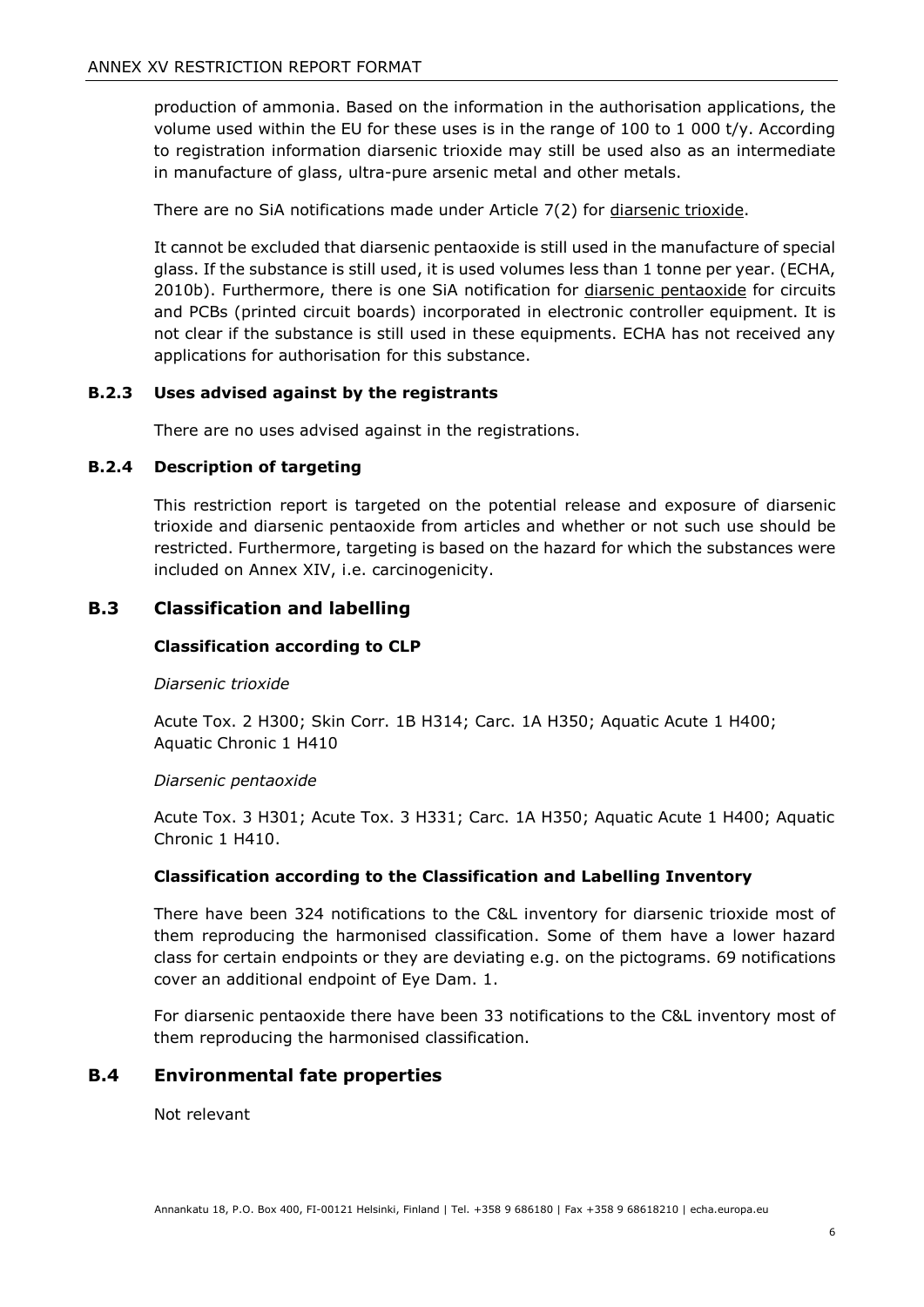### <span id="page-8-0"></span>**B.5 Human health hazard assessment**

Diarsenic trioxide and diarsenic pentaoxide were included in Annex XIV based on its carcinogenic properties (Carc. 1A). Other human health endpoints are not relevant for this dossier. In developing its opinions on the application for authorisation, RAC confirmed that it is not possible to determine a DNEL for the carcinogenic (category 1A) properties of the substance in accordance with Annex I of the REACH Regulation.

### <span id="page-8-1"></span>**B.6 Human health hazard assessment of physicochemical properties**

Not relevant

#### <span id="page-8-2"></span>**B.7 Environmental hazard assessment**

Not relevant

#### <span id="page-8-3"></span>**B.8 PBT and vPvB assessment**

Not relevant

#### <span id="page-8-4"></span>**B.9 Exposure assessment**

#### **B.9.1 General discussion on releases and exposure**

For this report only releases and exposure from articles are relevant. When identified uses do not lead to diarsenic trioxide or diarsenic pentaoxide being present in articles, there is no potential for releases or exposure and no need for further assessment of that use. The following uses have been reported for diarsenic trioxide. Diarsenic pentaoxide has been used for production of glass in the past and may have been used also for some of the other uses.

#### Production of glass

Diarsenic trioxide is used for the manufacture of special glass and crystal glass where it may act as network former, decolourisation agent, fining agent or an opacifying agent. As arsenic from diarsenic trioxide is bound in the matrix and not present as diarsenic trioxide in the article, this use is not further assessed in this dossier. (ECHA, 2010a)

#### Paints and varnishes (enamels)

Diarsenic trioxide is used in small quantities in enamels. Due to the matrix effect, the hazard properties of the enamel are clearly different from the constituting compounds. Diarsenic trioxide is not present as diarsenic trioxide anymore in the article, this use is not further assessed in this dossier. (ECHA, 2010a)

#### Purification of metal impurities in the zinc manufacture

Diarsenic trioxide is completely consumed by the chemical reactions in the process. Furthermore, the majority of arsenic constituents from the process are in the end bound to inorganic waste material as ferric arsenate. This use does not lead to production of articles and is therefore not further assessed in this dossier. (Applications for authorisation)

#### Processing aid in the gold electroplating

A mixture containing diarsenic trioxide is used as grain refiner for gold plating to ensure uniform and homogenous gold thickness on the etched circuits and good plating quality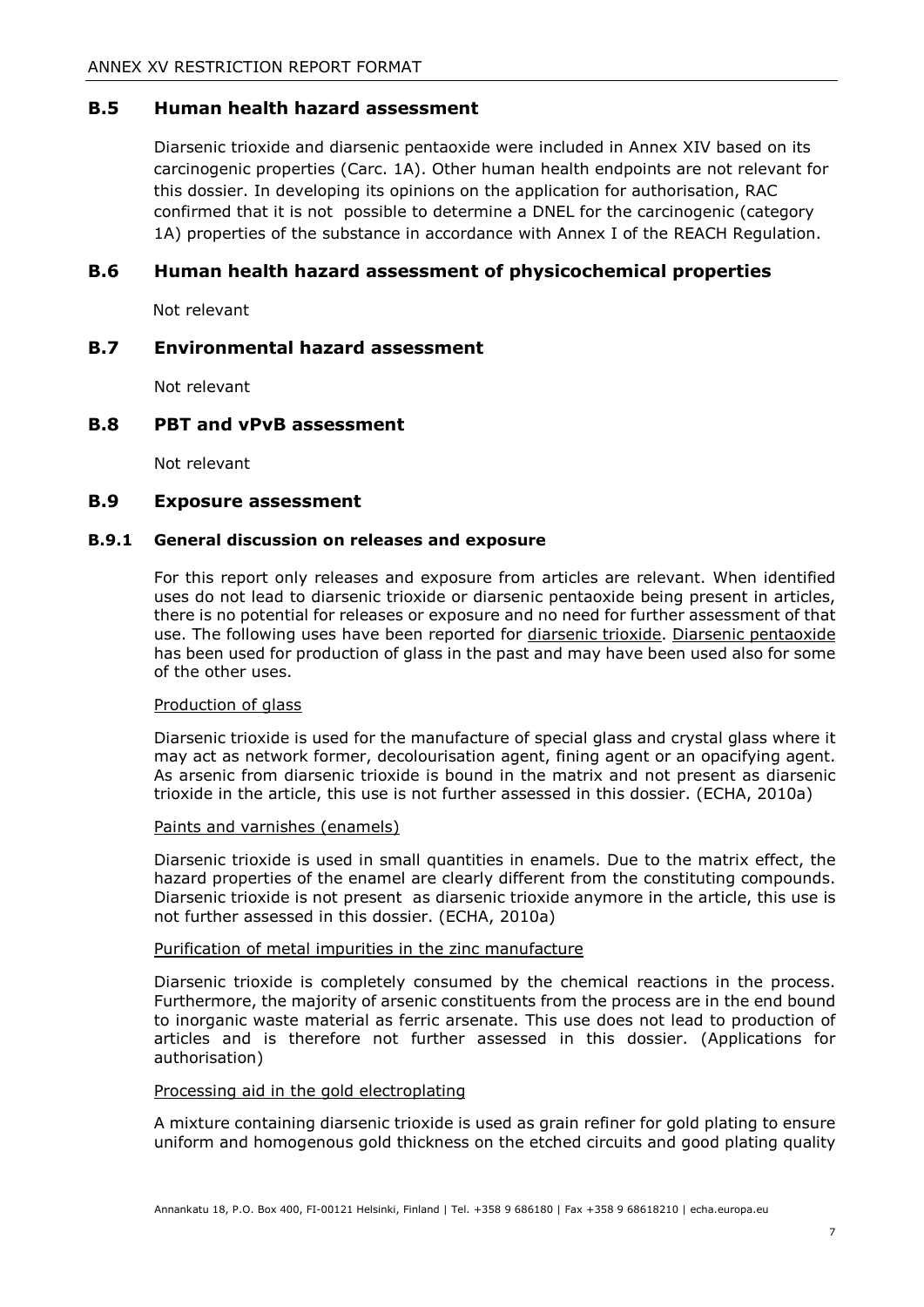with high current density conditions. The process is catalytic in nature so that the final product does not contain any diarsenic trioxide. Therefore, this use is not further assessed in this dossier. (Applications for authorisation)

#### Processing aid in the production of ammonia

Diarsenic trioxide is used to strip the carbon dioxide from the synthesis gas before the final synthesis of ammonia (as CO2 is a pollutant for the catalyst use for ammonia synthesis) and to generate clean CO2 which can be used in the production of urea. This use does not lead to production of articles and is therefore not further assessed in this dossier. (Applications for authorisation)

#### Wood preservation

Historically Copper-Chromium-Arsenic based wood preservatives were a major use for diarsenic trioxide. However, the use falls under the scope of the Biocides Directive and therefore not further assessed in this dossier. (ECHA, 2010a)

#### Pharmaceutical preparations

The use of arsenic compounds in medicines in EU disappeared by the mid-1990s. However, the use of arsenic has reappeared following extensive studies in China. The use of arsenic compounds in medicinal products for human or veterinary use are within the scope of Regulation (EC) No 726/2004, Directive 2001/82/EC and Directive 2001/83/EC and therefore not further assessed in this dossier. (ECHA, 2010a)

#### Production of alloys

The reported uses of arsenic for producing alloys are actually all based on arsenic metal (ECHA, 2010a), and this use is not further assessed in this dossier.

#### Electronic components

The reported applications for the production of ultrapure Gallium Arsenide, Arsenic as a dopant, and Selenium based alloys are also all applications of arsenic metal (ECHA, 2010a), and these uses are not further assessed in this dossier.

#### **B.9.1.1 Summary of the existing legal requirements**

The use of arsenic in wood preservation is covered by Biocidal Products Regulation (EU/528/2012) and by entry 19 of annex XVII of REACH.

The use of arsenic compounds in pharmaceuticals is covered by Regulation (EC) No 726/2004, Directive 2001/82/EC and Directive 2001/83/EC.

Under REACH, diarsenic trioxide was proposed for SVHC listing by France in  $30/06/2008$ , the substance was listed in the candidate list  $28/10/2008$  $28/10/2008$  $28/10/2008$  (ECHA 2008)<sup>1</sup> and included into Annex XIV in 2011 (EC 2011).

REACH has several requirements for substances on the candidate list including notification of its presence in Articles if  $\geq$ 0.1% and 1 tonne per year (Article 7(2)) and

-

<span id="page-9-0"></span>

<sup>&</sup>lt;sup>1</sup> included in the candidate list for authorisation by the ECHA's decision ED/67/2008 on 28 October 2008, after agreement of the Member State Committee.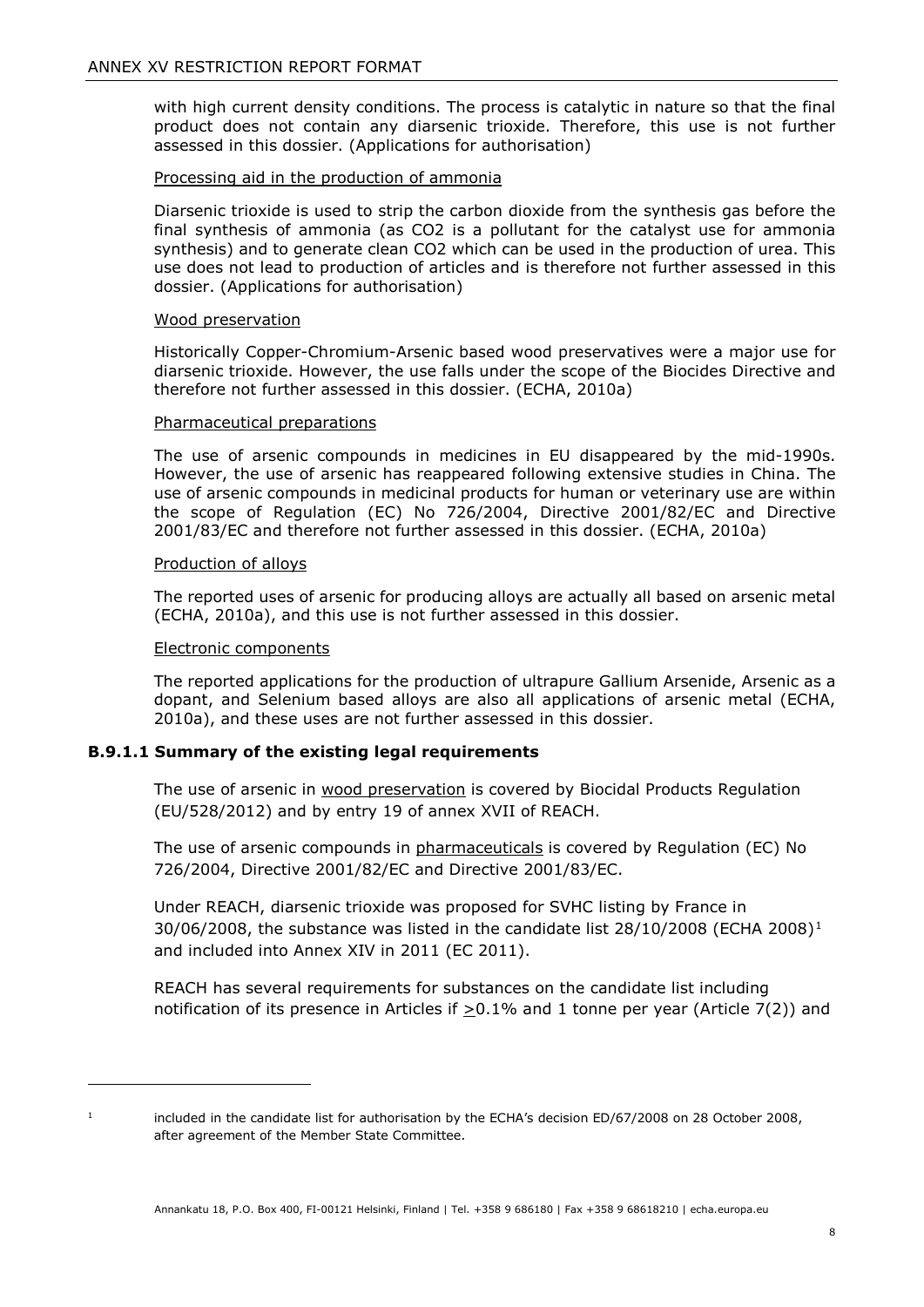that suppliers must inform their customers on request if an article contains more than 0.1% by weight of musk xylene (Article 33(b)).

The entries in Annex XIV for diarsenic trioxide and diarsenic pentaoxide Authorisation set a last application date of 21/11/2013 and a sunset date of 21/05/2015.

### <span id="page-10-0"></span>**B.10 Risk characterisation**

Not relevant for this dossier as no uses have been identified where diarsenic trioxide is present in articles.

# <span id="page-10-1"></span>**C. Available information on alternatives**

Not relevant, as no restriction is proposed

# <span id="page-10-2"></span>**D. Justification for action on a Community-wide basis**

Not relevant, as no restriction is proposed

# <span id="page-10-3"></span>**E. Justification why the proposed restriction is the most appropriate Community-wide measure**

Not relevant, as no restriction is proposed

# <span id="page-10-4"></span>**F. Socio-economic Assessment of Proposed Restriction**

Not relevant, as no restriction is proposed

# <span id="page-10-5"></span>**G. Stakeholder consultation**

*The Annex XV report was subject to a Call for evidence from xx xxx 2015 to xx xxx 2015 (8 weeks). [To be updated following CfE.]*

# <span id="page-10-6"></span>**H. Other information**

Not relevant.